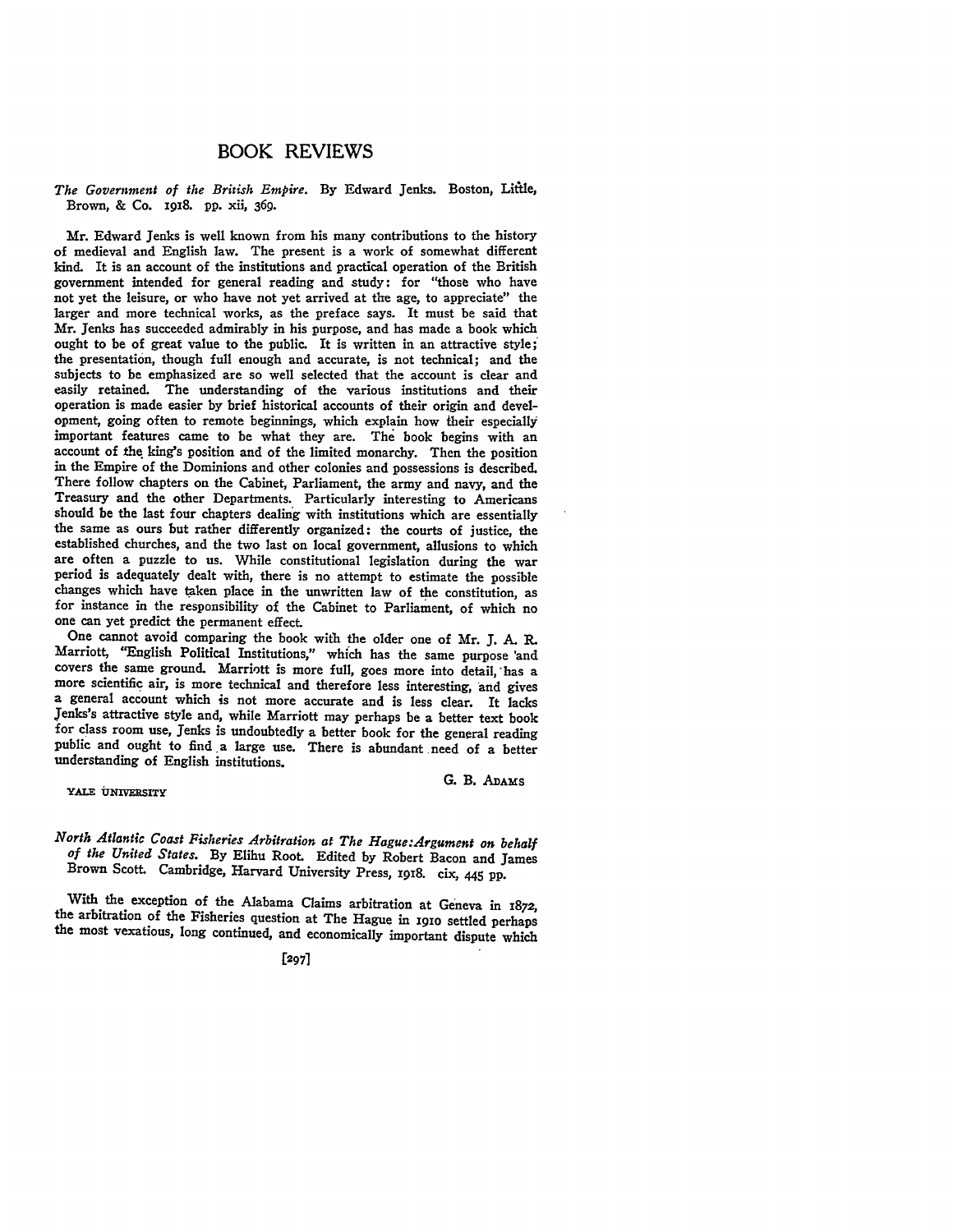has arisen temporarily to disturb friendly relations between the United States and Great Britain. The origins of the dispute reach back to the earliest days of our history as a nation, involving an interpretation of the treaties of 1783 and i818, and its final satisfactory settlement by arbitration speaks volumes for.the temper of the litigating nations, the fairness of the arbitral tribunal, and, not least of all, the ability of counsel in presenting to the court the respective contentions of Great Britain and the United States. The case was presented by prominent lawyers from both countries, and the leading counsel of the United States was none other than Elihu Root, who had during his incumbency as Secretary of State taken an active part in drawing the issues for arbitral settlement of the complicated questions involved, and had, in fact, with James Bryce, signed the special agreement under which the two countries laid their differences before a court of arbitration. It was, therefore, appropriate that he should be selected to head the legal forces of the United States, and the satisfactory settlement which has been reached is in no small degree due to his personal contributions to the American argument. The case served again to emphasize the remarkable abilities of a man who, after many years' absence from the bar in the fulfilment of important public duties as Secretary of War, Secretary of State, and United States Senator, could demonstrate with ease the finest technique of advocacy such as was required in the responsible effort of closing the case of the United States **by** a six-day argument. His wonderful command of hundreds of documents and of the full import of some thirty days of arguments of respective counsel preceding the opening of his own argument, which consisted largely of refutation and summing up, evoked the admiration of those who heard Mr. Root's able presentation of the American case and will produce the same effect upon those who read the work now under review. The work constitutes one of a series of volumes, edited **by** Robert Bacon and James Brown Scott, which are designed to republish for a wider public some of the more notable addresses and state papers of Mr. Root.

The foreword of the book, which betrays the facile pen of Dr. Scott, presents in forty-eight pages an interesting account of the history of the fisheries dispute, of the issues involved in the arbitral submission, and of the tribunal's award and its effect. The appendix to the foreword reprints the fisheries articles of the treaties of **1783** (Art. **3)** and of 1818 (Art. i), the general arbitration treaty of **i9o8,** the special agreement of igog which constituted the arbitral *compromis,* the award of the arbitral tribunal, and the British-American agreement of **1912** carrying out, with modifications, certain of the tribunal's recommendations as to procedure for the determination of what is a "reasonable" regulation of the fisheries on the treaty coasts. The remainder of the book is a verbatim reprint of the argument of Mr. Root, taken from the official report of the proceedings.

The. dispute involved the interpretation of a treaty granting to American citizens in Canadian waters certain exceptional fishing rights, privileges, powers, and immunities which, in the course of time, as conditions changed, brought up new situations not contemplated **by** the negotiators of the treaty. These rights became of great commercial importance to the inhabitants of New England as improved methods of fishing were invented, and their exercise **by** Americans was looked upon with a jealous eye **by** the Canadians, and also **by** the inhabitants of Newfoundland, whose shores and waters were principally involved in the grant. Numerous efforts at a settlement of the whole question **by** treaty having failed, Newfoundland again brought the dispute to a head **by** the promulgation in rgo5 of vexatious regulations, enacted and enforced without advance notice to American fishermen, whose fishing rights and privileges were thereby greatly restricted and hampered. A *modus vivendi*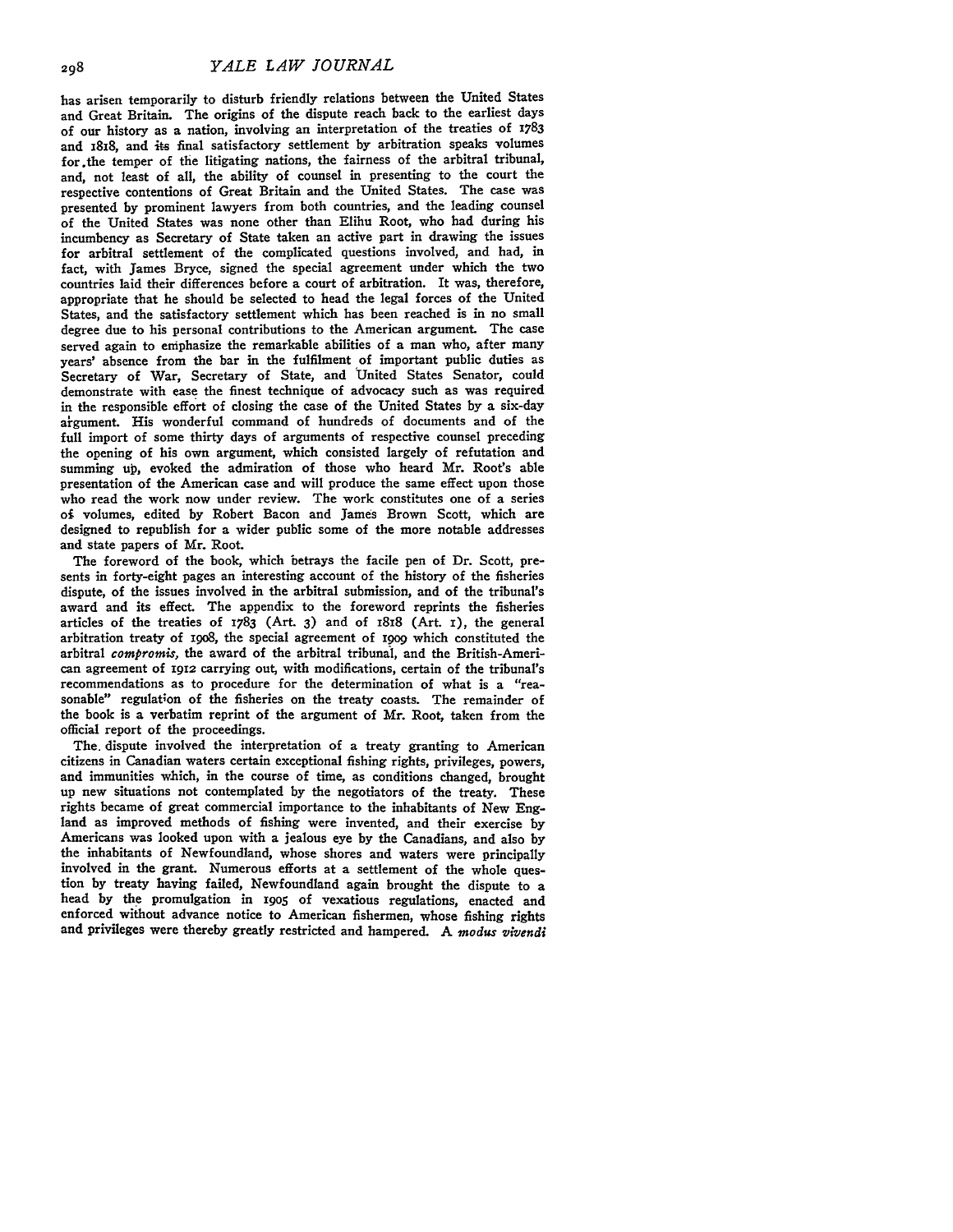tempered the bitterness of the issue for a time, but the United States could not tolerate a permanent assumption of Newfoundland's alleged right to enact any regulations it saw fit without consent of the United States. But for the fortunate wording of the special agreement, the United States would have completely lost its contention before the tribunal on this point, which became Question **i** of the arbitral agreement. That agreement put in issue the question whether Canada and Newfoundland could enact "reasonable" regulations without consent of the United States. As a matter of law, the United States contention that the treaty had created a servitude in favor of the United States, that is, a limitation upon British sovereignty, was emphat- ically denied; but inasmuch as "reasonableness" requires a standard **by** which admitted that Canada or Newfoundland could not arbitrarily determine what was "reasonable," the tribunal decided that while Canada and Newfoundland possessed sovereignty in the waters in question, the reasonableness of reg lations should be submitted to an arbitral test whenever their reasonableness<br>was challenged by the United States. The procedure recommended by the tribunal for carrying out this award has been substantially adopted **by** the two countries; and under it no fishing regulations can be enforced against American citizens until they have been duly published for given periods and +he United States has been given full opportunity (seven months in all) to ol iect to their enforcement on the ground of unreasonableness, and until the question of reasonableness, if challenged **by** the United States, has been submitted to an impartial body of experts. While the United States lost its legal argument, it did in fact win practically everything for which it had, on this point, contended.

The other important legal question was Question **5.** The treaty of 18iS had renounced certain American rights and privileges granted in the treaty of 1783, and, among others, the "liberty **. . .** to take, dry, or cure fish on or within three marine miles of [certain] coasts, *bays,* creeks, or harbors of his Britannic Majesty's Dominions in America." The question was, What was three miles from a bay? The negotiators had overlooked this problem. The United States contended that they meant a territorial bay; that is, a bay ceased to be a territorial bay at the point where it became wider than six miles, and from the line across the bay at that point the three miles were to be measured. Great Britain contended that they meant a geographical bay; that is, anything called a bay on the map, no matter how wide, was a bay within the meaning of the treaty, and the headland theory, **by** which a line connecting the headlands marked the limits of the bay, applied. Again the tribunal, with a strong dissenting opinion **by** Dr. Drago, of Argentina, sup- ported the British legal contention, but in fact recommended that the difficult problem be settled **by** drawing in certain bays the lines which had been embodied in the unratified Bayard-Chamberlain treaty of 1888, and as to other bays adopting a ten-mile width, according to the general modern rule as to the limit of territorial waters in bays from which the three miles are to be measured.

The five remaining questions, while economically of great importance, did not involve any intricate legal questions, but were confined principally to the interpretation of words and phrases in the treaty of i818. They involved questions concerning the conditions under which the fishing industry was to be carried on: whether American fishermen could employ Canadians in their crews; whether certain bays, creeks, and harbors were included in the treaty grant; whether American fishing vessels could be subjected to entry and report at custom-houses and the payment of certain dues; and whether fishing ves- sels could engage in trade. While some of these questions were not satisfactorily answered, the award of the tribunal was in all cases eminently fair, and,